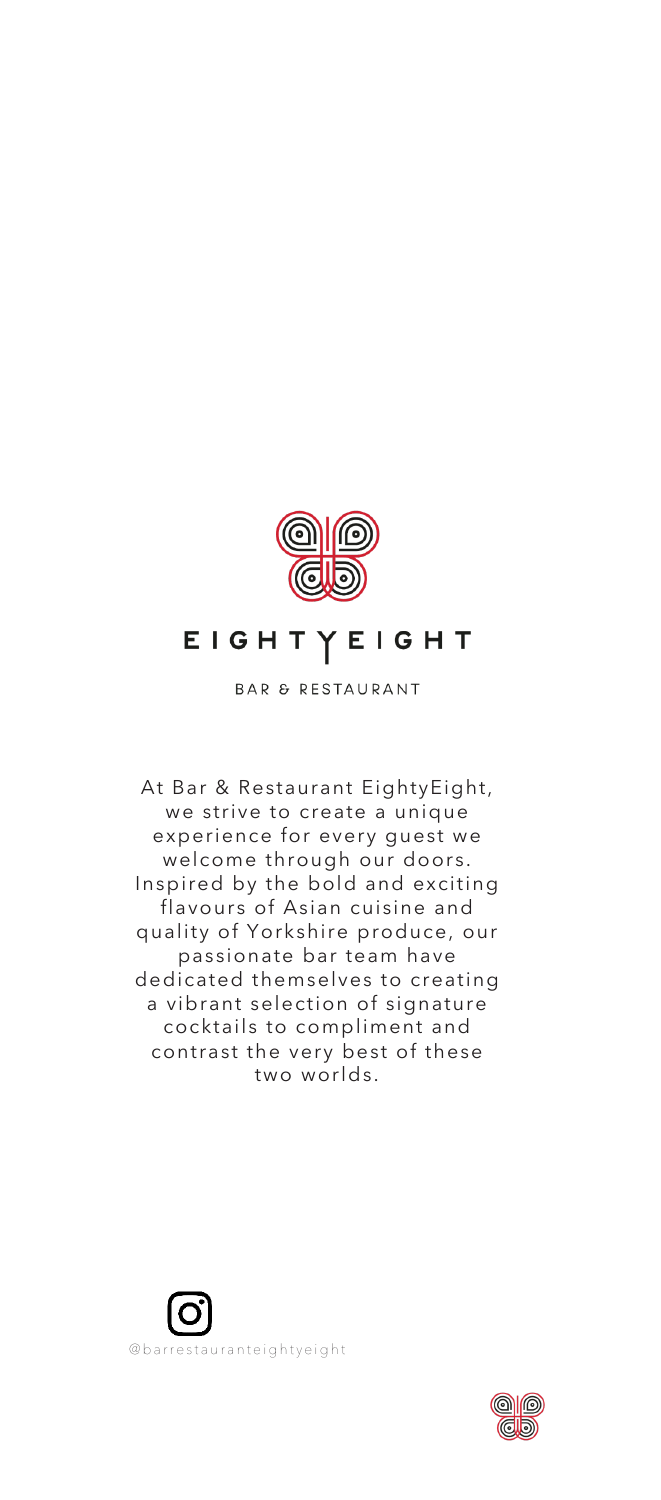CONTENTS

BEER

SAKE

**COCKTAILS** 

WINE BY THE GLASS

WINE BY THE BOTTLE

CHAMPAGNE & SPARKLING WINE

GIN

RUM

VODKA

COGNAC

TEQUILA & MEZCALS

**WHISKEY** 

NON-ALCOHOLIC

HOT DRINKS

Our menu descriptions do not include all ingredients. Full allergen information is available on request. If you have any questions about allergens or intolerances, please ask before placing your order.

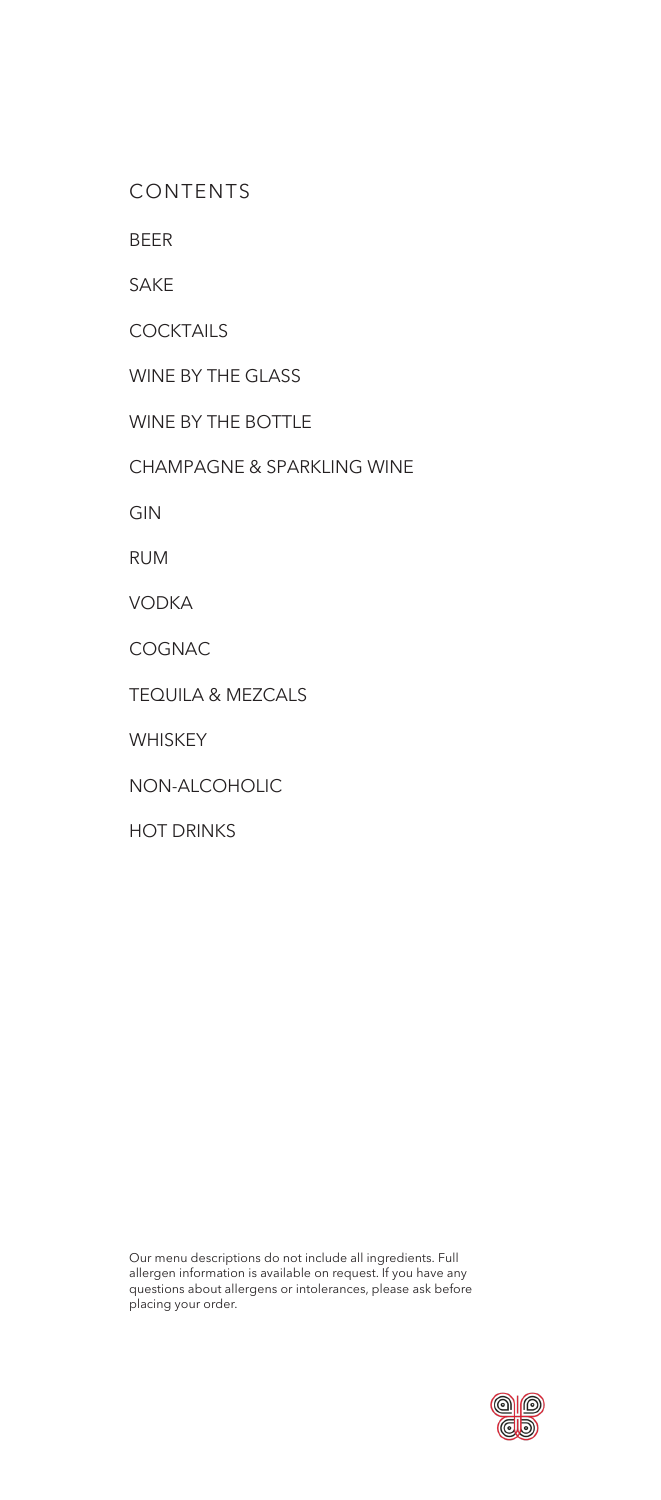## EIGHTYEIGHT BEER

D R AU G H T

ASAHI | 6.25 5.2%, Pint, Japan

**PERONI** 5.75 5.1%, Pint, Italy

**BOTTLED** 

PERONI RED| 6.00 4.7%, 330ml, Italy

ASAHI| 6 5.2%, 330ml, Japan

BLACKSHEEP ALE | 5.75 4%, 500ml, Yorkshire

PERONI GRAN RESERVA | 9 6.6%, 500ml, Italy

NIRVANA BAVARIAN HELLES LAGER| 4.50 0.3%, 330ml, London

NIRVANA CLASSIC IPA | 4.50 0.5%, 330ml, London

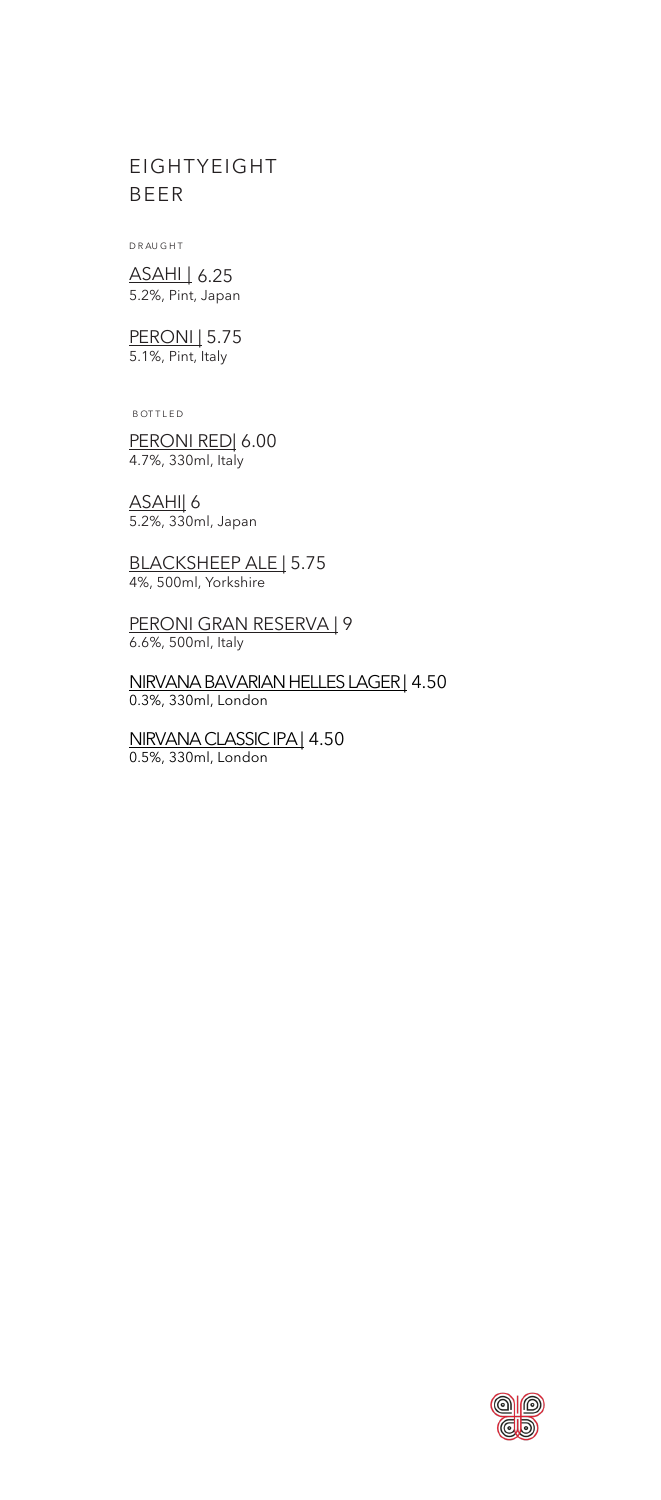EIGHTYEIGHT SAKE BOTTLE | 250ml | 50ml

SAKE IS A TRADITIONAL JAPANESE BEVERAGE THAT HAS BEEN AROUND FOR CENTURIES. MADE FROM POLISHED RICE, WATER, KOJI AND YEAST, IT CAN BE MIXED WITH OTHER INGREDIENTS TO CREATE LIQUEURS AS WE OFFER BELOW. TREATED WITH A WINE-LIKE STATUS IN JAPAN, IT IS LOW IN ACIDITY AND CAN BE DRUNK HOT OR COLD. PLEASE SPEAK TO YOUR SERVER IF YOU HAVE ANY QUESTIONS REGARDING SAKE.

KONISHI SHUZO, SILVER, GINJO 60 | 25 | 7 Very elegant and refreshing. A perfect introduction to sake.

## KIMURA SHUZO, GENTLE BREEZE, JUNMAI GINJO

75 | 27 | 8 Lots of sweet melon and young strawberry flavours. Polished to 55%, this is moreish and easy drinking.

## HAYASHI HONTEN, JIDAI, JUNMAI GINJO 80 | 28 | 10

Biscuit and caramelised apple. This is a sake that we recommend is drunk warm.

#### TATENOKAWA, KODAKARA UMESHU 80 | 30 | 8

Nanko plums blended with sake and sochu. A superb alternative to dessert wine.

#### TATENOKAWA, KODAKARA YUZUSHU 80 | 30 | 8

Yuzu is an Asian citrus fruit similar to lemon, which makes this fresh and zesty.

#### TATENOKAWA, KODAKARA GINGER 80 | 30 | 8

Sake combined with Japanese ginger, this is surprising and well worth a try.

DASSAI 23 JUNMAI DAIGINJO | 150 World renowned for its high rice polishing ratio (23%), this is smooth and luxurious.

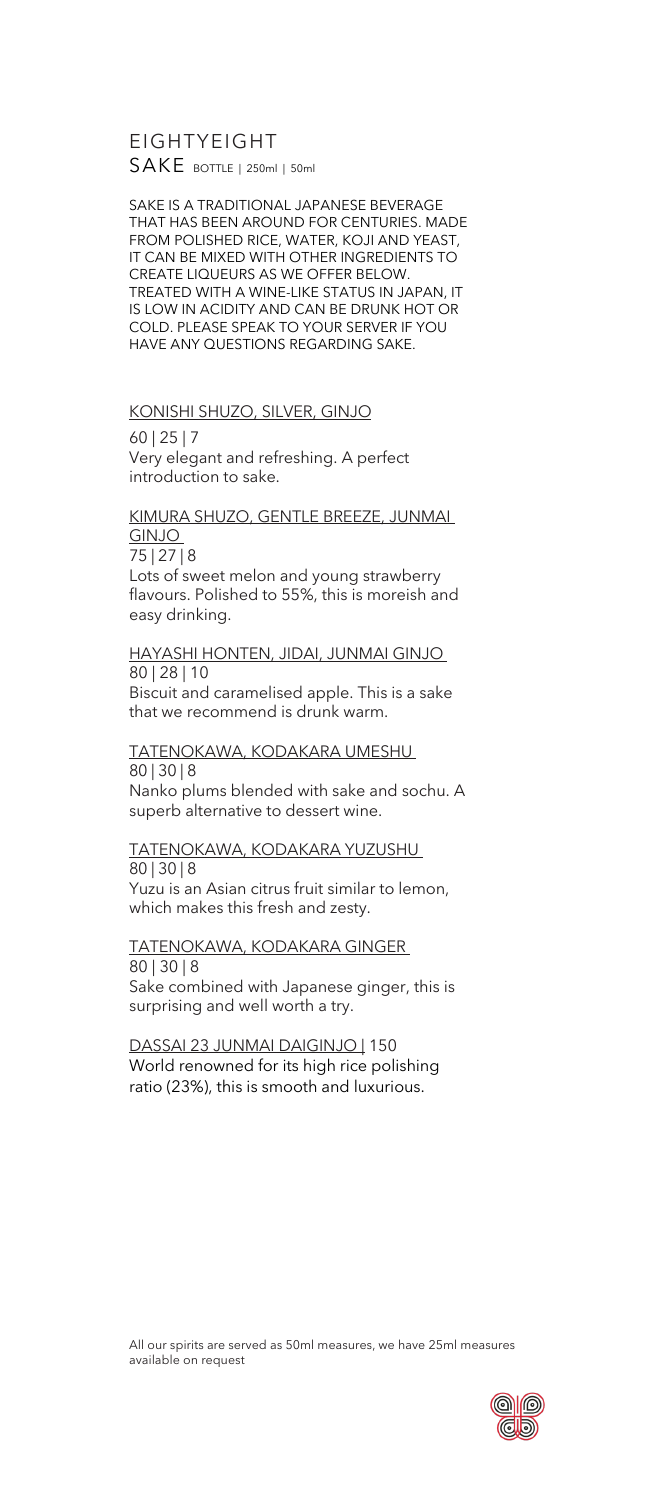## EIGHTYEIGHT COCKTAILS

## SIGNATURES |15

OUR MIXOLOGISTS HAVE CAREFULLY CRAFTED EACH SIGNATURE COCKTAIL TO COMPLIMENT THE UNIQUE ASIAN INFLUENCED DISHES AT BAR & RESTAURANT EIGHTYEIGHT.

#### GOOD FOR THE SEOUL

*"A refreshing Asian salad designed for summertime."*

Kiwi, Cucumber, Mango

### SHANGHAI SALLY

*"An elegant, dry, modern cocktail."* Poppy, Pomegranate, Orange

### MT. RISHIRI

*"A smoky cocktail that will transport you to the island this cocktail is named after."*

Tequila, Grapefruit, Smoke

### KOFFEE IN KYOTO

*"A beautifully balanced, intensely flavourful drink."*

Whisky, Coffee, Walnut

### MEKONG PICKLE

*"Sweet and sour meets vodka and sake."* Pineapple, Ginger, Pear

TAIPEI LIGHTS *"Our Asian take on the classic sour cocktail."* Cherry, Yuzu, Almond

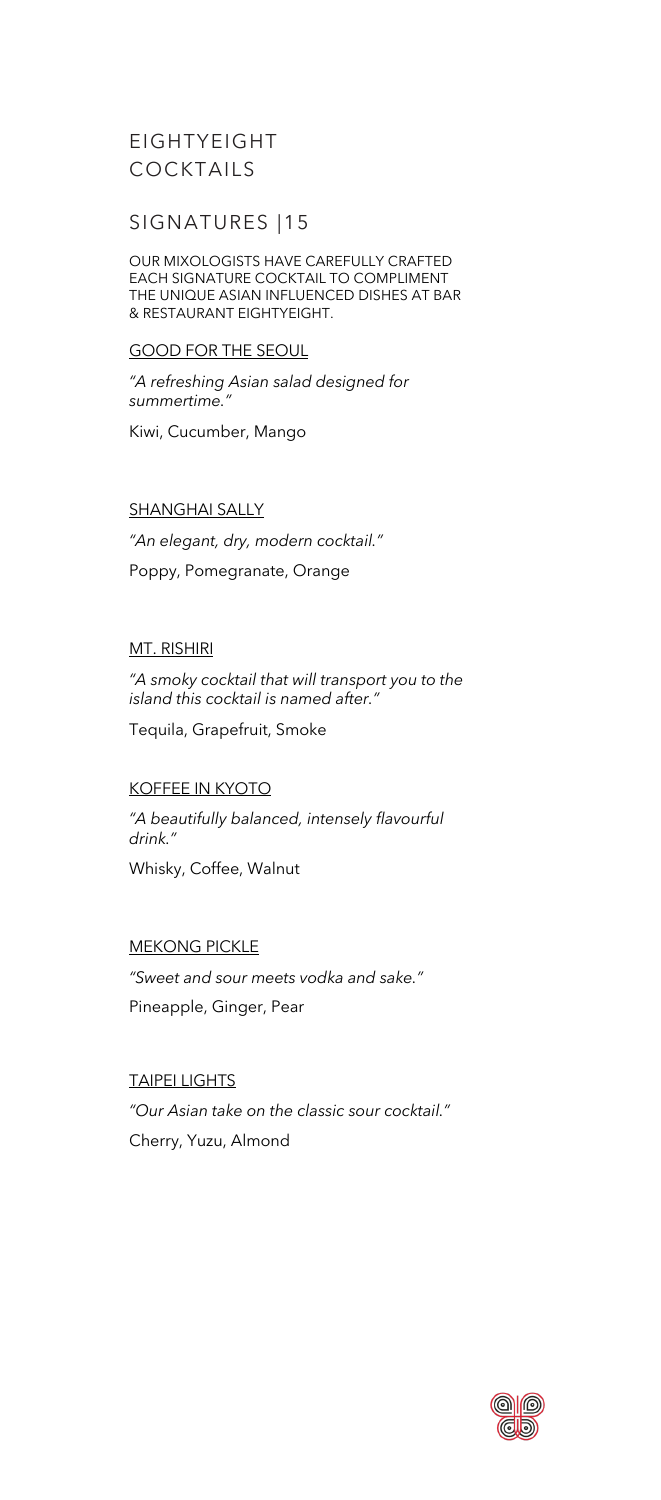## SIGNATURES |15

### MIYAZAKI MANGO

*"A sweet and creamy mango driven dessert daiquiri."* Mango, Vanilla, Brulée

### BANGKOK BUBBLE TEA

*"A decadent, over the top recreation of one of the best-selling Asian creations."* Rose, Lychee, Cream

### **SZECHUAN SOUTH SIDE**

*"A Refreshing minty cocktail with a fiery kick."* Gin, Mint, Homemade Szechuan Syrup

### OKINAWA SUNSET

*"An excellent summer sipper."* Aperol, Ginger, Whisky

### THE EIGHTYEIGHT TEA CEREMONY | 15 each

*"Our take on the traditional tea ceremony. A full table experience and the perfect way to end your meal!"*

Homemade tea syrup, Asian Spices, citrus

### THE HOUSE OF SUNTORY

The Nature and Spirit of Japan

FOR ANY COCKTAIL REQUESTS, PLEASE ASK YOUR BARTENDER FOR ADVICE ON ALLERGENS

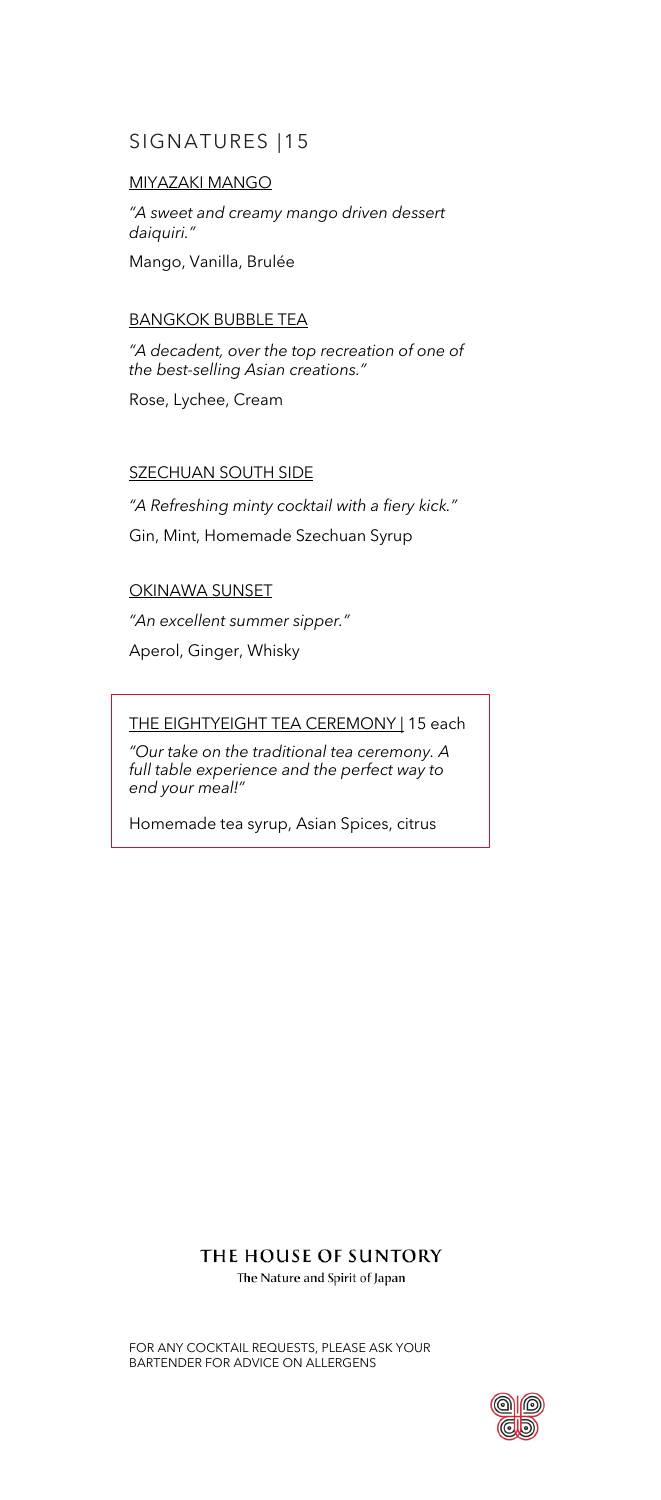EIGHTYEIGHT ROSÉ WINE BOTTLE | 250ml | 175ml

030 CHÂTEAU TERREBONNE, CÔTES DE PROVENCE, FRANCE 48 | 19 | 12.5 Provencal Rose, pale, elegant light and dry, the go to area for classy rosés.

031 WHISPERING ANGEL, CÔTES DE PROVENCE, FRANCE 65 | 26 | 17.5 Delicate, elegant and refined, one of the benchmarks for Provence rosé

EIGHTYEIGHT WHITE WINE BOTTLE | 250ml | 175ml

#### 020 TALISMAN GRÜNER VELTLINER, HUNGARY

36 | 13.3 | 9.3

A fabulous dry white, from Austria's wonderful Gruner Veltliner grape. Citrus fruit and green herbs on the bouquet, with gentle hints of warm spice and hint of pepper.

#### 021 CA' TESORE, PINOT GRIGIO, ITALY 39 | 14.3 | 10

A classic white from this iconic grape. Light, fresh and easy drinking from an incredible producer who has been making wines in Veneto since the 19<sup>th</sup> Century.

#### 027 ALTO RESERVA, GEWURTZTRAMINER, **CHILE**

42 | 14.9 | 10.5

and refreshing.

Traditionally found in the Alsace and Northern Italy, Chile's take on this wine is floral and spicy, with notes of lychees and Turkish delight! The perfect match to a large amount of Asian food.

### 028 AUGUSTE BONHOMME, VOUVRAY DEMI SEC, FRANCE

43 | 15 | 11 100% Chenin Blanc, that has a touch of sweetness, lots of ripe apple and a rich texture. This wine works well with seafood and dishes that have a little bit of heat to them.

022KUKI, SAUVIGNON BLANC, MARLBOROUGH NEW ZEALAND 44 | 17.20 | 12 The variety that has stamped its mark on the wine world. This vibrant wine is zesty, zingy

029 RIOJA VEGA, TEMPRANILLO BLANCO, **SPAIN** 

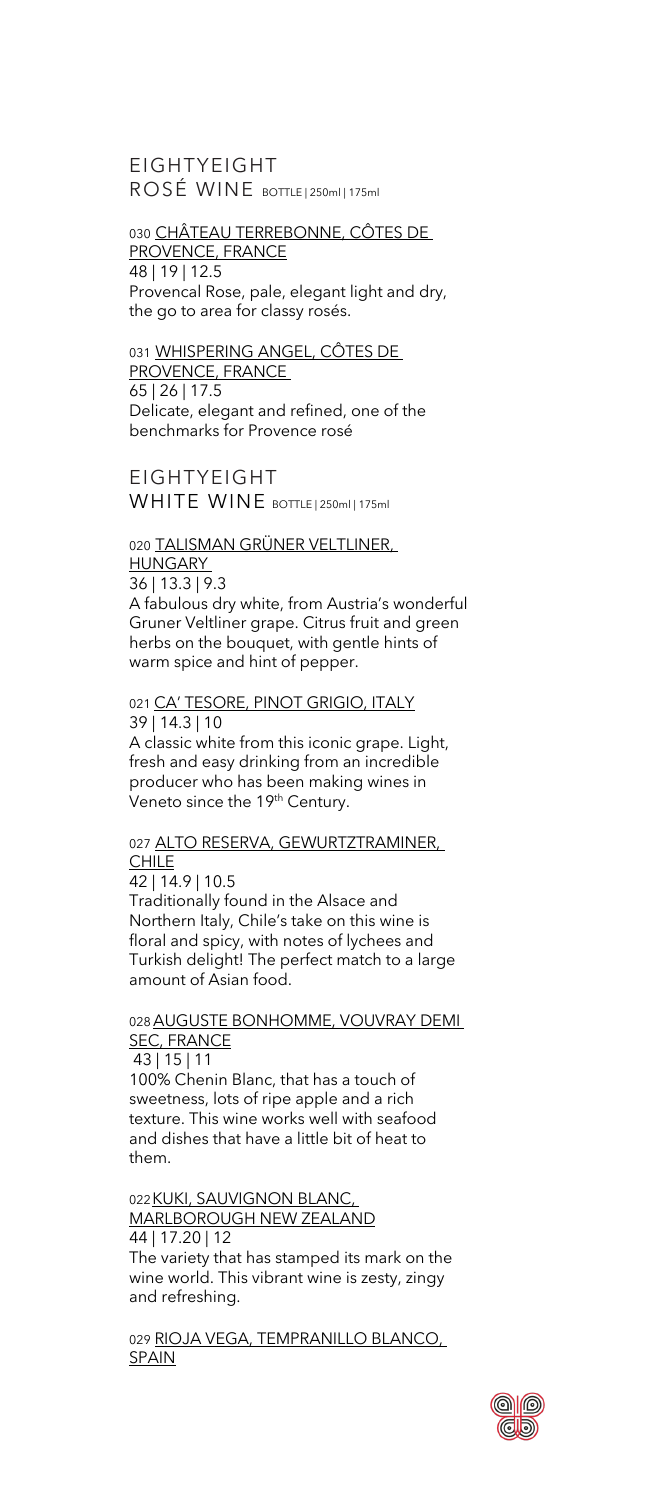52 | 22.6 | 15.8

A mutation of the normally red Tempranillo grape, this is a most unusual wine. Very rich and opulent with a touch of oak - a full bodied white.

125ml available on request EIGHTYEIGHT RED WINE BOTTLE | 250ml | 175ml

### 040 EL PICADOR, MERLOT, CHILE

36 | 13.3 | 9.3 Ripe and black fruit flavours, this classy Merlot is a great all-rounder. It has hint of smokiness but is still very fruit forward.

041 RUPE SECCA, NERO D'AVOLA, SICILY, **ITALY** 40 | 14.2 | 10 A fantastic wine from the very south of Italy. Real traditional Sicilian flavours with lots of ripe red berries and delightful soft tannins.

049 SANTA LUZ, CARMENERE GRAN RESERVA, CHILE 44 | 17.2 | 12 Laden with green pepper, cherries and plums. This Carmenere has incredible structure and poise and is a real foodie wine.

#### 047 PARDON & FILS, BEAUJOLAIS VILLAGE, **FRANCE**

48 | 21.4 |15 Light in body, big in flavour! Fresh fruit flavours make this excellent with lighter dishes. It's soft fruity and smooth, a great allrounder.

## 048 KUKI, PINOT NOIR, NEW ZEALAND 52 | 22.6 | 15.80 Classic Pinot Noir characteristics with some

lovely smoky aromas. Super soft and beguiling. Especially great with duck and fruitier flavoured dishes.

044 JONTY'S DUCKS, SYRAH/CABERNET, SOUTH AFRICA 55 | 22 | 16

A rustic Bordeaux style blend with a large amount of Syrah added. This wine has notes of blackcurrant and dark fruits with very well integrated tannins.

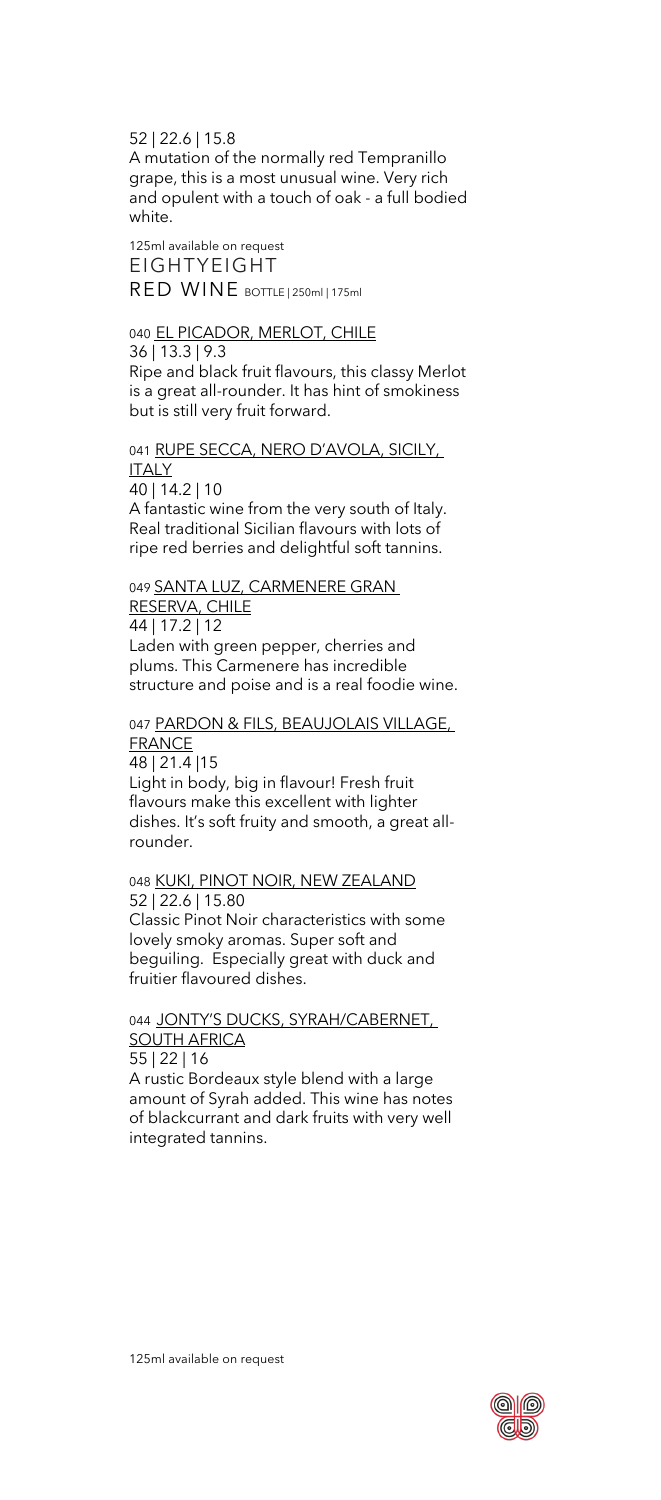EIGHTYEIGHT WHITE WINE BY THE BOTTLE

090AUGUSTE BONHOMME, MUSCADET DE SEVRE-ET-MAINE, FRANCE | 38 Lemony, crisp, fresh. Minerally and fine.

176 BERNON' BODEGAS AQUITANIA, ALBARIÑO, RIAS BAIXAS, SPAIN | 42 Intense, taught, citrus fruits. Balanced and persistant.

101 HUGEL, PINOT BLANC, RIQUEWIHR, ALSACE, FRANCE | 46 White peach, spring flowers. Lively and joyful.

025 JONTY'S DUCKS, CHENIN BLEND, AVONDALE ESTATE, PAARL, SOUTH AFRICA | 55 Pineapple, quince, tangy peach. Intense and lingering.

093 DOMAINE SYLVAIN BAILLY, SANCERRE, FRANCE | 54

Cut grass, gooseberry, tropical fruit. Dry and precise.

026 DOMAINE PHILIPPE TESTUT, CHABLIS, FRANCE | 72 Tight, mineral, intense. Steely and crisp.

291ANIMA, CHENIN BLANC, AVONDALE

ESTATE, PAARL, SOUTH AFRICA | 64 Melon, pineapple, lime. Rich and expressive.

103DOPFF & IRION, GEWŰRZTRAMINER GRAND CRU SPOREN, FRANCE | 80 Melon, cinnamon, white pepper. Persistent and intense.

111 DOMAINE TESTUT, CHABLIS 1ER CRU, MONTÉE DE TONNERRE, FRANCE | 84 Intense, apple, citrus, mineral. Elegant and balanced.

116 DOMAINE CHAVY, PULIGNY-MONTRACHET, FRANCE | 134 Citrus, honey, peach. Rich and full.

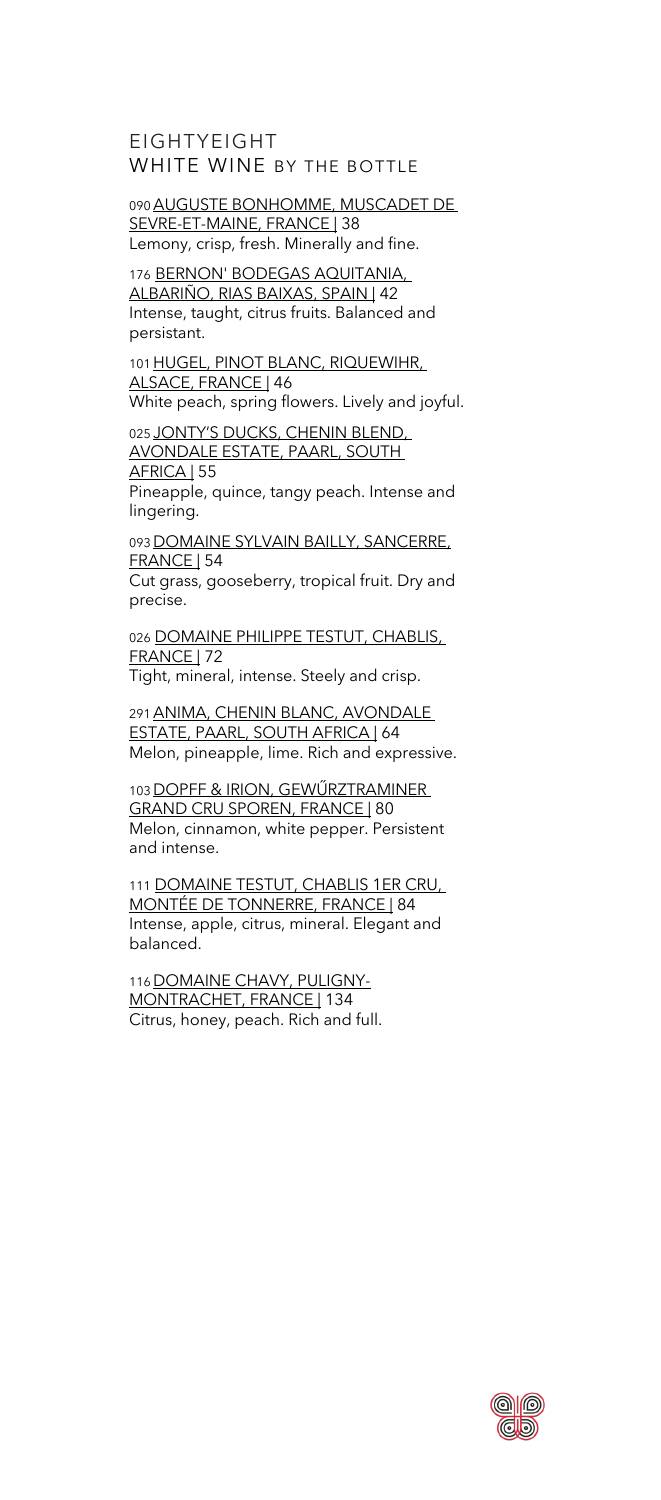## EIGHTYEIGHT RED WINE BY THE BOTTLE

## 715 MONTEPULCIANO D'ABRUZZO, NOI CENTO, ROXAN, ITALY | 35

Red cherry, soft & mature tannin. Fresh and enjoyable.

042 RIOJA VEGA, CRIANZA, TEMPRANILLO, **SPAIN** 46 Cherry, Cassis, Vanilla. Soft and fruit driven.

701 VALPOLICELLA RIPASSO, VILLALTA, VENETO, ITALY | 46 Ruby, red fruits, toasted spice, full and supple.

046 MENDEL, MALBEC, MENDOZA, ARGENTINA | 72 Mature fruit, plums, raisin, violet. Full-bodied and meaty.

500 BOURGOGNE PINOT FIN, ROBERT ARNOUX, FRANCE | 81 Pure Pinot, black cherry, clay, earth. Well balanced and light.

780 CHATEAU MUSAR, BEKAA VALLEY, LEBANON | 86 Blackberry, plum, red cherry, pomegranate. Complex and fine.

847 UNUS, MALBEC/CAB SAUV, MENDEL, ARGENTINA | 98 Very complex, big volume, dark fruits. Elegant and balanced.

818 CORNISH POINT, PINOT NOIR, FELTON ROAD, OTAGO, NEW ZEALAND | 140 Mocha, luscious, rich, deep fruit. Long and smooth.

453CHATEAU DE BEAUCASTEL, CHATEAUNEUF DU PAPE, FRANCE | 166 Dark fruit, garrigue, Provencal herb, smoky. Superb balance and finesse.

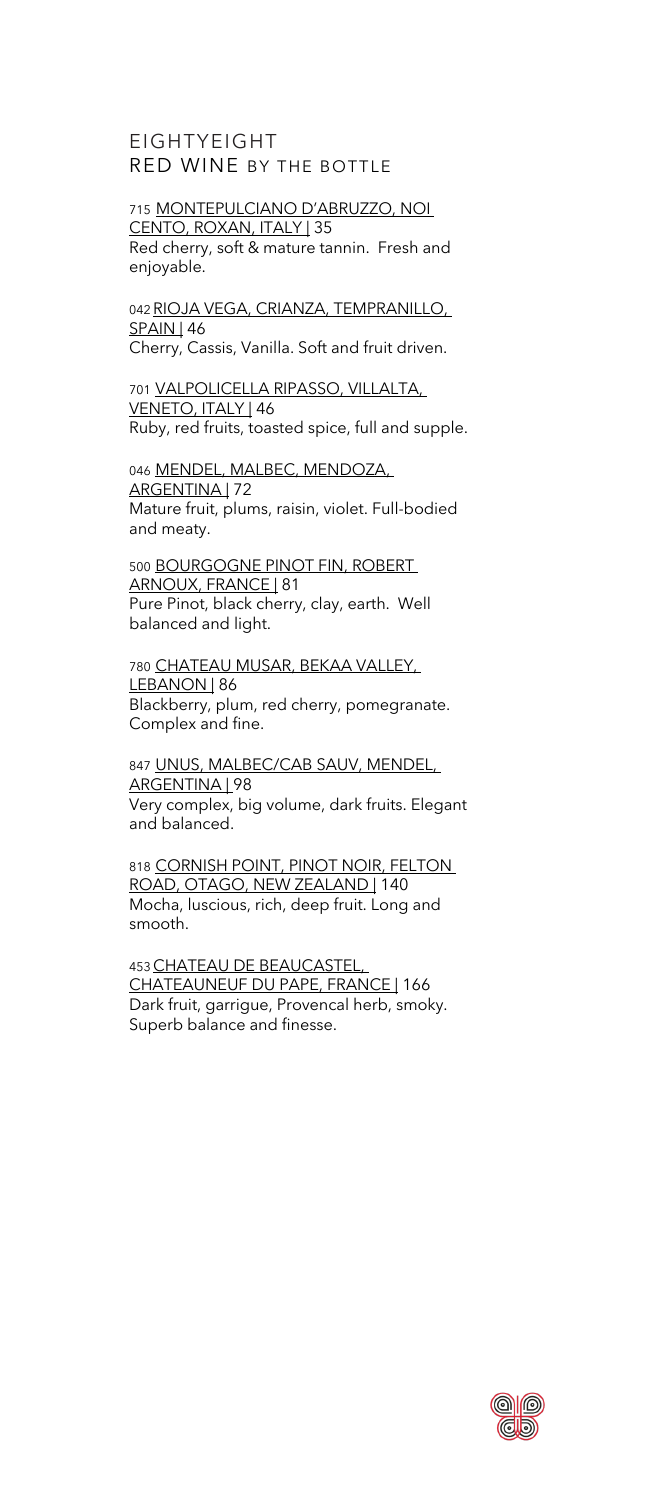

Veuve Clicquot was founded in 1772 and are creators of the first vintage champagne. They have used their famous 'yellow label' since 1877 and today, as well as being one of the largest champagne producers, Veuve Clicquot are now recognised as one of the leading high-quality Grand Marques of the Champagne World.

064 VEUVE CLICQUOT, YELLOW LABEL BRUT 99 |19

065 VEUVE CLICQUOT, ROSÉ BRUT 120 | 24

CHAMPAGNE & SPARKLING WINE BOTTLE | 125ml

072 PROSSECCO 'IL FRESCO' VILLA SANDI 45 | 9.5

076 MOËT & CHANDON IMPÉRIAL 95 | 18

050 BOLLINGER SPECIAL CUVÉE | 120

059 DOM PERIGNON | 300

052 KRUG GRANDE CUVEE | 350

055 LAURENT-PERRIER CUVEE ROSÉ | 180

- 058 LOUIS ROEDERER CRISTAL | 335
- 241 NYETIMBER CLASSIC BRUT |100

062 POL ROGER BRUT RESERVE | 130

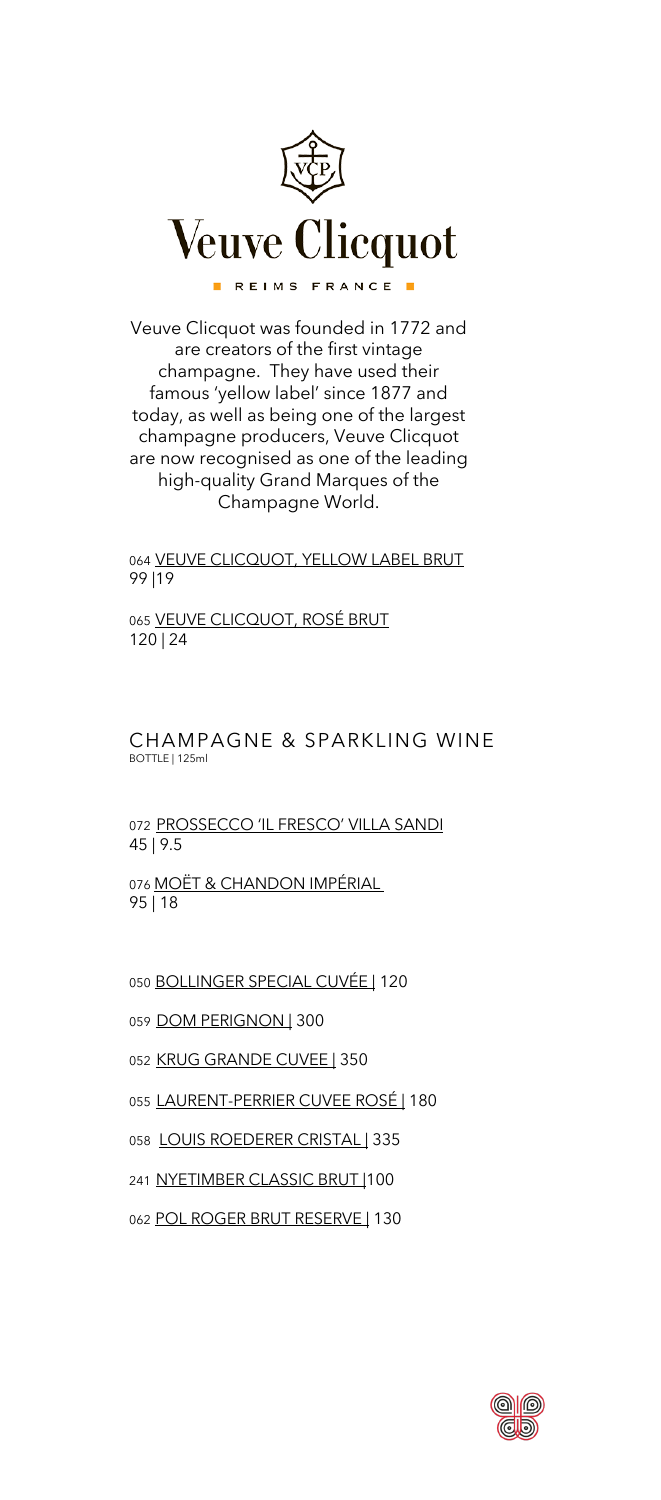## EIGHTYEIGHT GIN

Gins 15 | served with a complimentary Fever-Tree tonic

BOMBAY SAPPHIRE BROCKMANS **HENDRICKS** JINZU PORTOBELLO ROAD SLINGSBY SLINGSBY GOOSEBERRY SLINGSBY MARMALADE SLINGSBY RHUBARB TANQUERAY TANQUERAY 10 TANQUERAY FLOR DE SEVILLA WHITLEY NEILL RASPBERRY

I N D I A HAPUSA JAISALMER

J A P A N 135 EAST HYOGO KI NO BI NIKKA COFFEY ROKU SAKURAO

VIETNAM PAPER LANTERN



Gin is served as 50ml measures, we have 25ml measures available on request

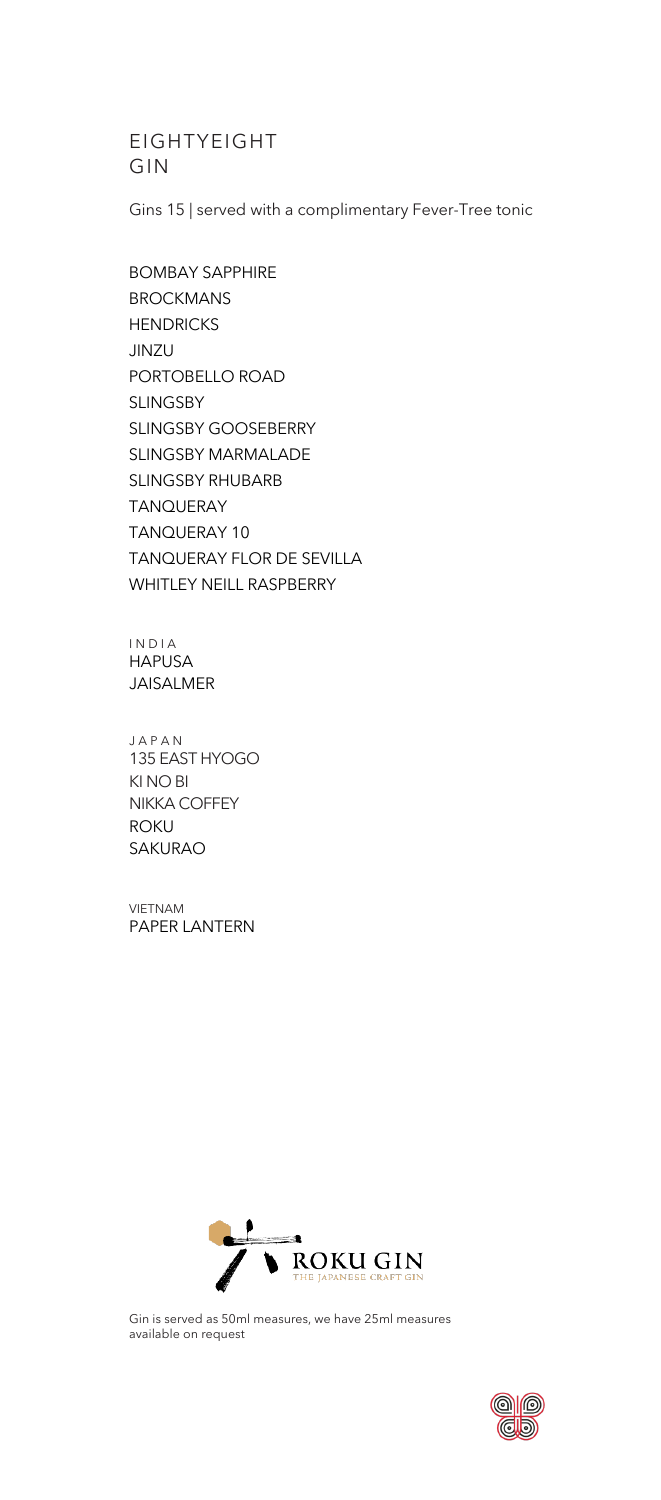## EIGHTYEIGHT RUM

| ABELHA CACHACA         | 10 |
|------------------------|----|
| ANGOSTURA 1919         | 12 |
| APPLETON ESTATE VX     | 12 |
| BACARDI CUATRO         | 12 |
| BACARDI OCHO           | 14 |
| DIPLOMATICO AMBASSADOR | 48 |
| DOORLYS XO             | 16 |
| HAVANA 3               | 10 |
| HAVANA 7               | 16 |
| KRAKFN SPICFD          | 10 |
| PAMPERO BLANCO         | 10 |
| PAMPERO ESPECIAL       | 12 |
| RON 7ACAPA 23          | 16 |
| RON ZACAPA XO          | 22 |
| WRAY & NFPHFW          | 16 |
|                        |    |

| ASIA                |    |
|---------------------|----|
| ISSAN               | 14 |
| RYOMA RHUM JAPONAIS | 18 |
| PHRAYA GOLD         | 16 |
|                     |    |

All our spirits are served as 50ml measures, we have 25ml measures available on request

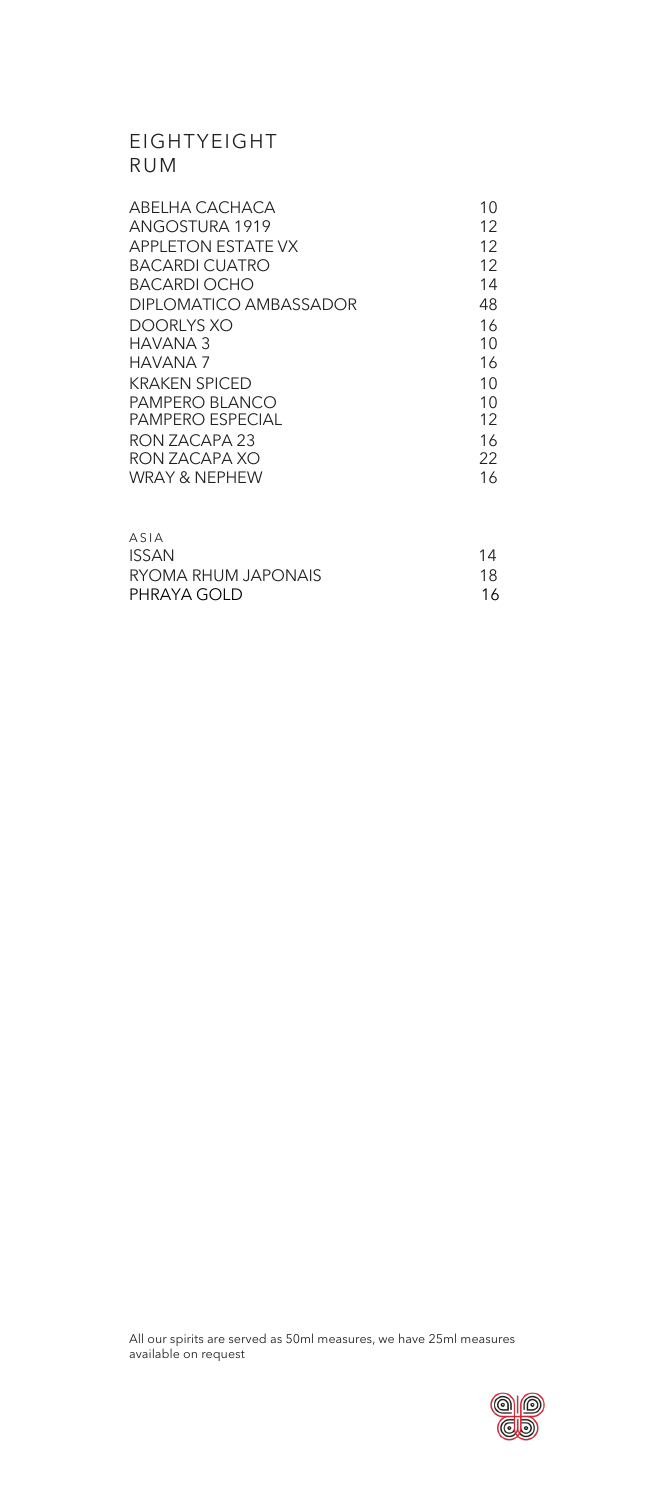## EIGHTYEIGHT VODKA

| <b>KETEL ONE</b>                           | 10  |
|--------------------------------------------|-----|
| <b>CIROC</b>                               | 12  |
| <b>BELVEDERE</b>                           | 12  |
| BELVEDERE SINGLE ESTATE, SMOGORY FOREST 15 |     |
| BELVEDERE SINGLE ESTATE, LAKE BARTEZEK     | 15  |
| <b>GREY GOOSE</b>                          | 1.5 |
| <b>CRYSTAL HEAD</b>                        | 18  |
| <b>HAKU</b>                                | 12  |

## EIGHTYEIGHT COGNAC

| <b>HENNESSY VS</b>      | 10  |
|-------------------------|-----|
| HENNESSY XO             | 36  |
| <b>HENNESSY PARADIS</b> | 150 |
| H BY HINF               | 12  |

## EIGHTYEIGHT TEQUILA & MEZCALS

| CASAMIGOS BI ANCO         | 16  |
|---------------------------|-----|
| CASAMIGOS REPOSADO        | 18  |
| CASAMIGOS ANF.IO          | 22  |
| DEI MAGUEY MEZCAL VIDA    | 14  |
| <b>DON JULIO BLANCO</b>   | 12  |
| DON JULIO ORANGF          | 12  |
| DON JULIO 1942            | 40  |
| KAH BI ANCO               | 12  |
| KAH ANF.IO                | 14  |
| KAH RFPOSADO              | 16  |
| PATRON SII VER            | 14  |
| PATRON REPOSADO           | 20  |
| GRAN PATRON BURDEOS ANEJO | 240 |
| SANTO DE PIEDRA           | 12  |
|                           |     |



All our spirits are served as 50ml measures, we have 25ml measures available on request

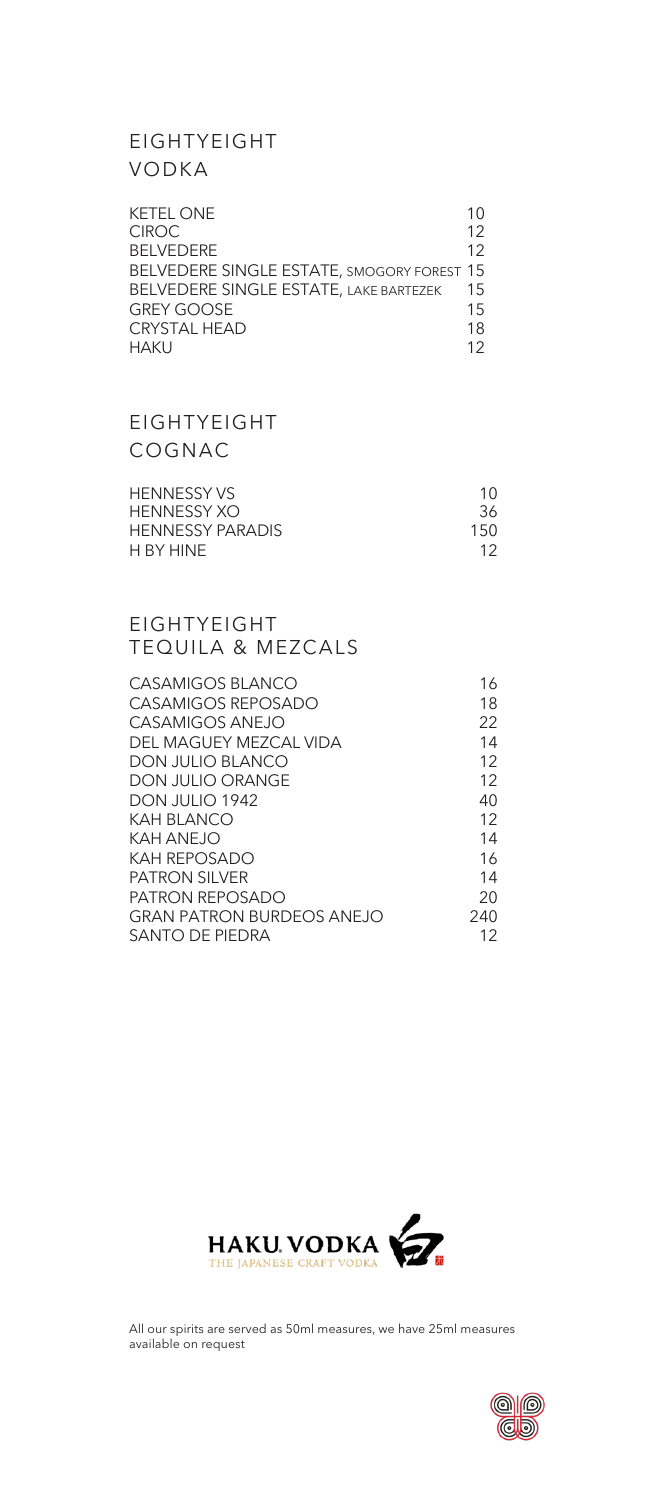| <b>EIGHTYEIGHT</b><br>WHISKY/WHISKEY                                                                                                                                                                                                                                                  |                                                          |
|---------------------------------------------------------------------------------------------------------------------------------------------------------------------------------------------------------------------------------------------------------------------------------------|----------------------------------------------------------|
| <b>INDIA</b><br>AMRUT FUSION                                                                                                                                                                                                                                                          | 20                                                       |
| <b>JAPAN</b><br><b>HAKUSHU</b><br><b>HIBIKI</b><br>NIKKA <sub>12</sub><br><b>NIKKA DAYS</b><br>12                                                                                                                                                                                     | 16<br>16<br>24                                           |
| <b>NIKKA FROM THE BARREL</b><br>NIKKA MIYAGIKYO<br><b>TOKI</b><br>YAMAZAKI 12<br>YAMAZAKI                                                                                                                                                                                             | 12<br>24<br>10<br>24<br>16                               |
| USA<br><b>HUDSON BABY BOURBON</b><br><b>WOODFORD RESERVE</b>                                                                                                                                                                                                                          | 16<br>12                                                 |
| <b>RYE</b><br><b>SAZERAC RYE</b><br><b>WOODFORD RESERVE RYE</b>                                                                                                                                                                                                                       | 12<br>18                                                 |
| SCOTLAND<br>ARDBEG 10<br><b>DALWHINNIE 15</b><br><b>GLENMORANGIE 10</b><br><b>JOHNNIE WALKER 18</b><br><b>JOHNNIE WALKER BLACK LABEL 12</b><br><b>JOHNNIE WALKER BLUE LABEL</b><br>JOHNNIE WALKER GOLD LABEL RESERVE<br><b>LAGAVULIN 16</b><br><b>LAPHROAIG</b><br><b>TALISKER 10</b> | 10<br>12<br>10<br>42<br>10<br>44<br>18<br>14<br>14<br>12 |
| <b>IRISH</b><br><b>JAMESON</b><br><b>MIDDLETON BARRY CROCKETT</b>                                                                                                                                                                                                                     | 10<br>44                                                 |

All our spirits are served as 50ml measures, we have 25ml measures available on request

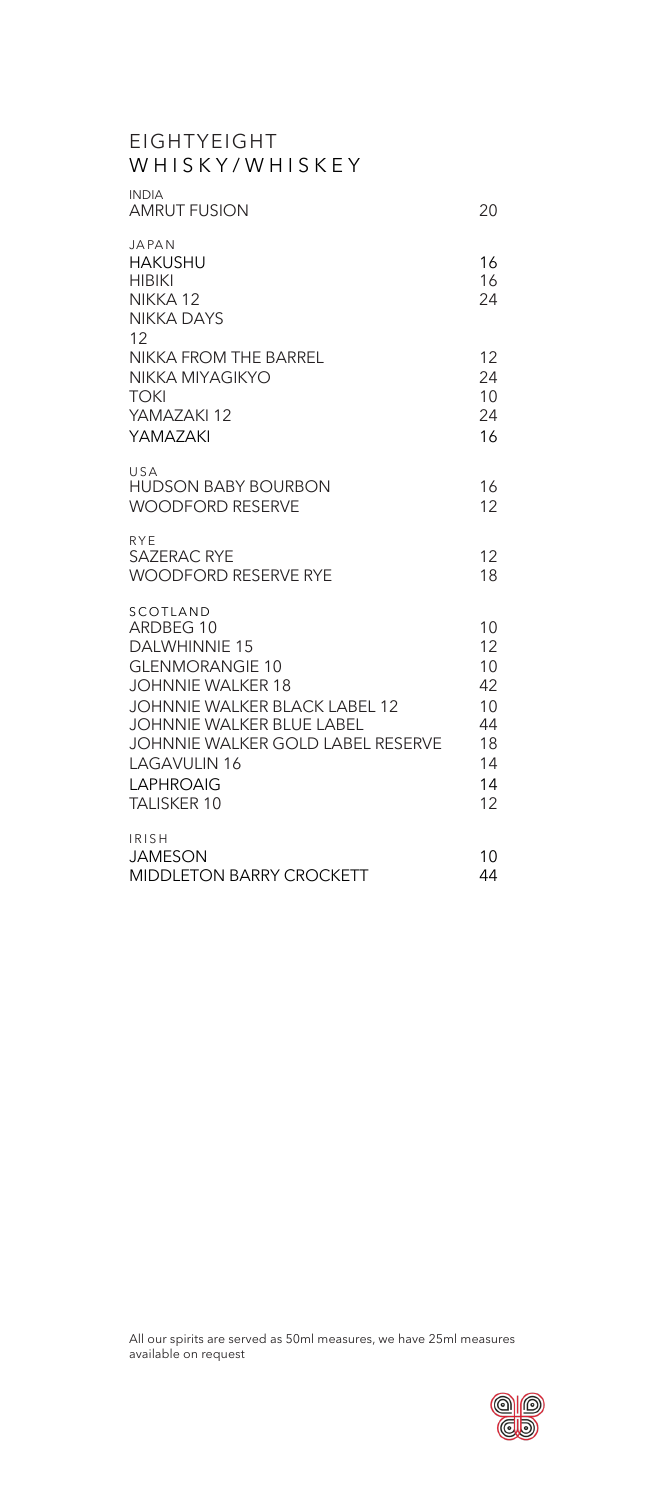EIGHTYEIGHT NON-ALCOHOLIC

EIGHTYEIGHT MOCKTAILS

ITALIAN SPRITZ | 10 Bittersweet Orange, Soda, Sparkling Wine

ENGLISH SUMMER GARDEN | 10 Summer Garden Liqueur, Lemonade, Mixed Fruits

DARK RUM OLD FASHIONED | 10 270 Degrees Dark Rum, Sugar

FRENCH 75 | 10 Bax Botanicals Verbena Gin, Lemon, Sparkling Wine

ASIAN LADY | 8 Bax Botanicals Sea Buckthorn, Lychee, Lemon

SPICY MANGO | 8 Mango, Ginger, Lime

EIGHTYEIGHT BEER

NIRVANA BAVARIAN HELLES LAGER | 4.50 0.3%, 330ml, London

NIRVANA CLASSIC IPA | 4.50 0.5%, 330ml, London

EIGHTYEIGHT WINE

TEETOTALLER SPARKLING WHITE WINE | 8 COPENHAGEN SPARKLING TEA | 13 LEINZ "EIN, ZWEI, ZERO" 0% RIESLING | 6

EIGHTYEIGHT NON-ALCOHOLIC SPIRITS

BAX BOTANICS VERBENA 8 BAX BOTANICS SEA BUCKTHORN 8

EIGHTYEIGHT SOFT DRINKS

| JUICES.                    |     |
|----------------------------|-----|
| <b>FEVER TREE PRODUCTS</b> | 3.5 |
| COCA COLA/ DIET COCA COLA  | 3.5 |